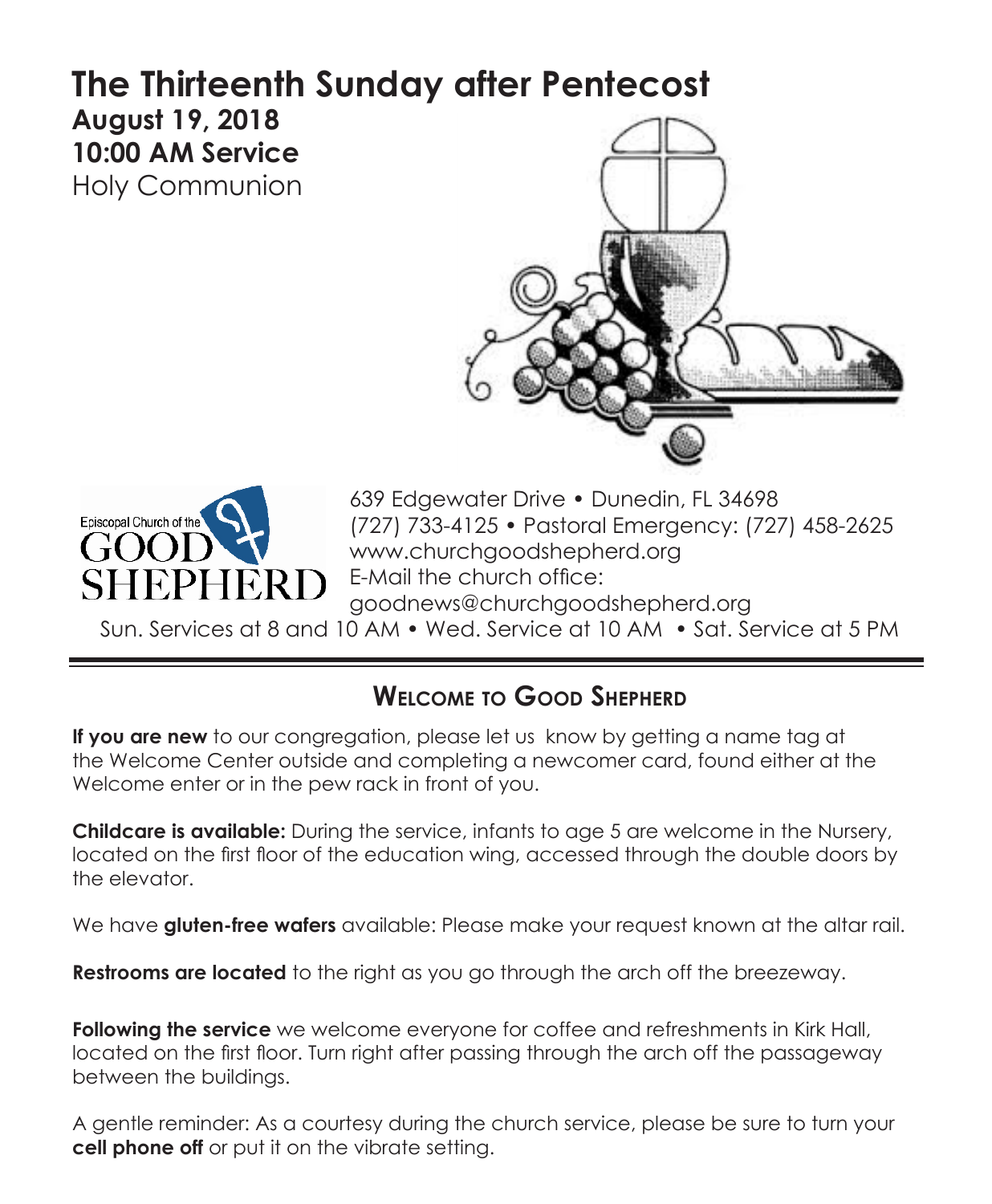## **Gathering for Worship**

*[During the Prelude, please prepare for worship by observing attentive silence.]*

### **Prelude**

*[Please stand when the chimes sound.]*

Symbols in the Bulletin:  $\mathbb D$  Priest,  $\mathbb D$  Deacon,  $\mathbb Q$  Congregation,  $\mathbb D$  Leader,  $\mathbb Q$  Everyone.

**Gathering Hymn** *Great Is Thy Faithfulness*

*[Please stand.]*

C *Great is thy faithfulness, O God my Father; there is no shadow of turning with thee; thou changest not, thy compassions they fail not; as thou hast been, thou forever wilt be.*

Refrain *Great is thy faithfulness! Great is thy faithfulness! Morning by morning new mercies I see; all I have needed thy hand hath provided; great is thy faithfulness, Lord, unto me.*

*Summer and winter and springtime and harvest, sun, moon, and stars in their courses above join with all nature in manifold witness to thy great faithfulness, mercy, and love.* Refrain

## **Welcome and Announcements**

*[Please be seated.]*

## **Mission Moment**

## **Acclamation**

*[Please stand.]*

- P Blessed be God: Father, Son, and Holy Spirit.
- C **And blessed be his kingdom, now and for ever. Amen.**

## **Collect for Purity**

- P Let us pray together…
- C **Almighty God, to you all hearts are open, all desires known, and from you no secrets are hid: Cleanse the thoughts of our hearts by the inspiration of your Holy Spirit, that we may perfectly love you, and worthily magnify your holy Name; through Christ our Lord. Amen.**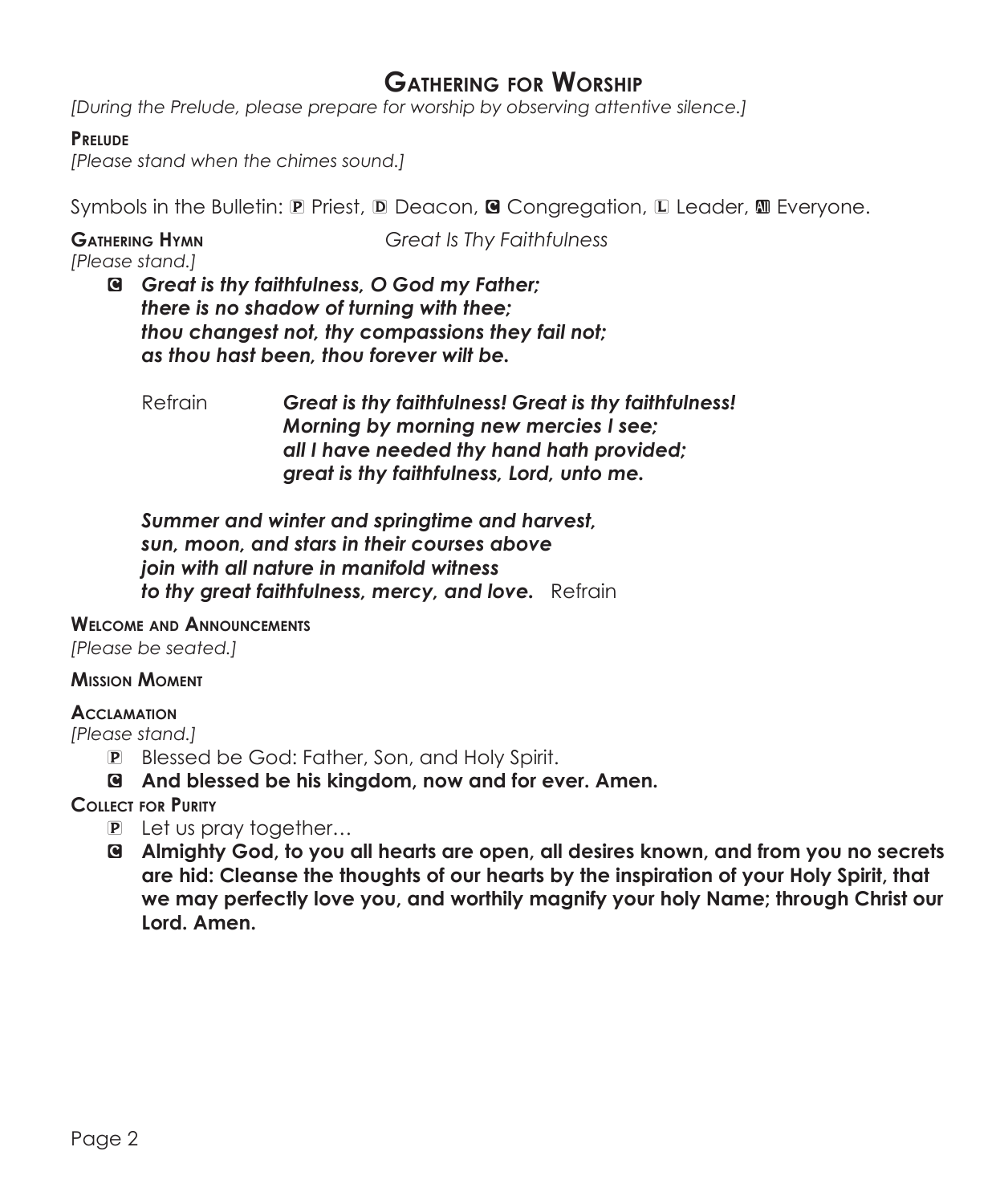*O day of radiant gladness, O day of joy and light, O balm of care and sadness, most beautiful, most bright; this day the high and lowly, through ages joined in tune, sing, "Holy, holy, holy," to the great God Triune.*

*This day at the creation, the light first had its birth; this day for our salvation Christ rose from depths of earth; this day our Lord victorious the Spirit sent from heaven, and thus this day most glorious a triple light was given.*

**Collect of the Day** 

- P The Lord be with you.
- C **And also with you.**
- P Let us pray… Ever-loving God, your Son gives himself as living bread for the life of the world. Fill us with such a knowledge of his presence that we may be strengthened and sustained by his risen life to serve you continually, through Jesus Christ, our Savior and Lord.

C **Amen.**

# **Word of God**

**The Readings:** Proverbs 9:1–6 • Psalm 34:9–14 • Ephesians 5:15–20 • John 6:53–59 *[Please be seated.]*

The First Reading:

L *The First Reading is taken from Proverbs, chapter 9…*

 Wisdom built her house; she has carved out her seven pillars. She slaughtered her animals, mixed her wine, and set her table. She sends out her female servants; she issues an invitation from the top of the city heights:

 "Whoever is naive turn aside here," she says to those who lack sense. "Come, eat my food, and drink the wine I have mixed. Abandon your simplistic ways and live; walk in the way of understanding."

- L The Word of the Lord.
- C **Thanks be to God.**

Metrical Psalm 34: [Tune: *All People that on Earth Do Dwell*]

*Fear God, you chosen ones, and then Your wants and needs will be supplied; Young lions hunger, but God's own Lack nothing, nor will be denied.*

*Come, children, listen to my words, And I will teach you holy fear; Who seeks to know prosperity, Desires long life, and holds life dear?*

*Your tongue must keep from evil speech, Your lips from lying words must cease; Turn back from evil and do good, Seek and pursue the way of peace.*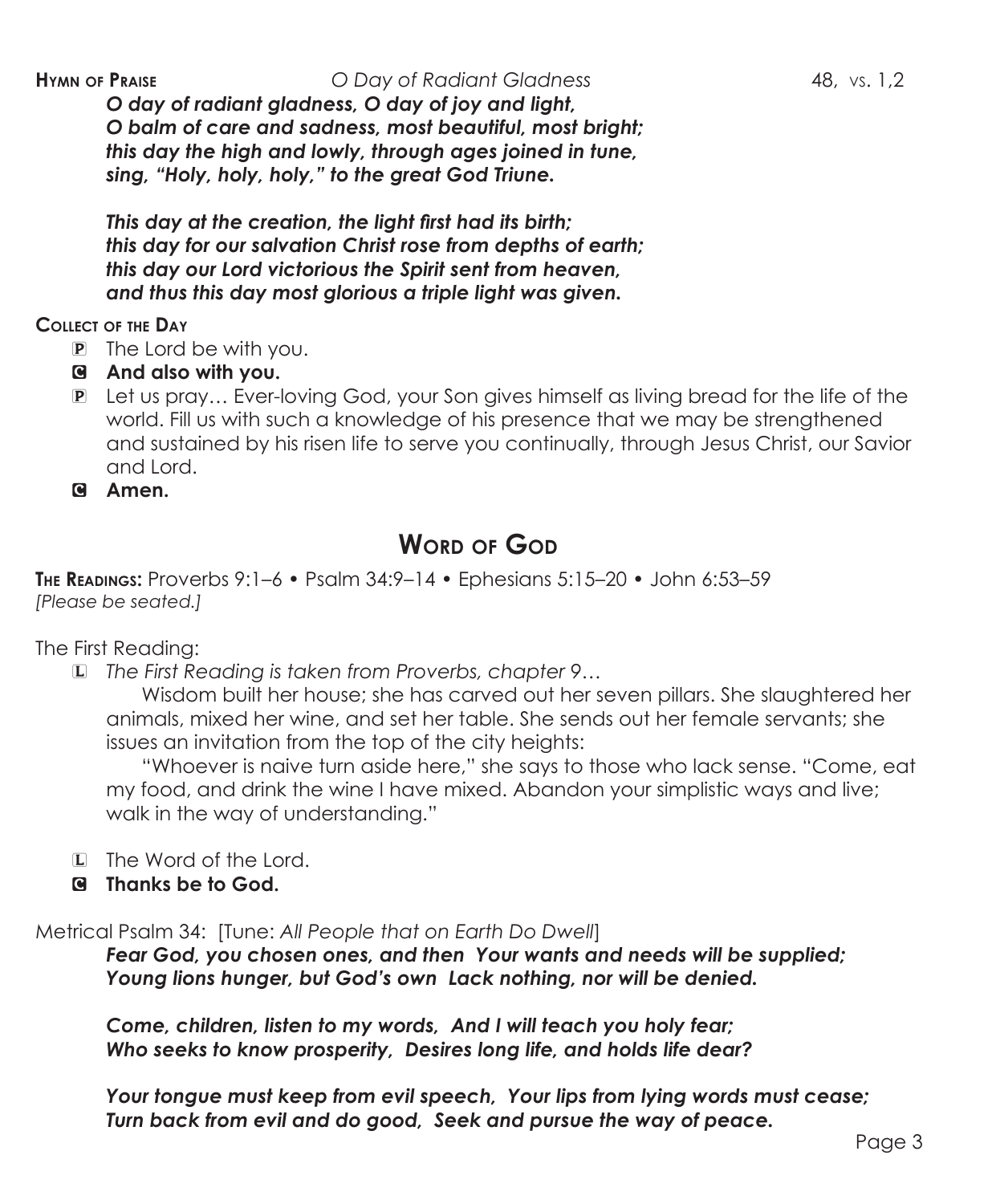The Second Reading:

L *The Second Reading is taken from Ephesians, chapter 5…*

So be careful to live your life wisely, not foolishly. Take advantage of every opportunity because these are evil times. Because of this, don't be ignorant, but understand the Lord's will. Don't get drunk on wine, which produces depravity. Instead, be filled with the Spirit in the following ways: speak to each other with psalms, hymns, and spiritual songs; sing and make music to the Lord in your hearts; always give thanks to God the Father for everything in the name of our Lord Jesus Christ.

- L The Word of the Lord.
- C **Thanks be to God.**

**Acclamation** *Blessed Jesus, at Thy Word Word* 440, vs. 1

*[Please stand.]*

 $\mathbf{M}$  Blessed Jesus, at thy word we are gathered all to hear thee;  *let our hearts and souls be stirred now to seek and love and fear thee; by thy teachings pure and holy, drawn from earth to love thee solely.*

The Gospel:

- D The Holy Gospel of our Lord Jesus Christ according to John.
- C **Glory to you, Lord Christ.**
- D Jesus said to them, "I assure you, unless you eat the flesh of the Human One and drink his blood, you have no life in you. Whoever eats my flesh and drinks my blood has eternal life, and I will raise them up at the last day. My flesh is true food and my blood is true drink. Whoever eats my flesh and drinks my blood remains in me and I in them. As the living Father sent me, and I live because of the Father, so whoever eats me lives because of me. This is the bread that came down from heaven. It isn't like the bread your ancestors ate, and then they died. Whoever eats this bread will live forever." Jesus said these things while he was teaching in the synagogue in Capernaum.
- D The Gospel of the Lord.
- C **Praise to you, Lord Christ.**

**SERMON** The Rev. Mary Anne Dorner

```
[Please be seated.]
```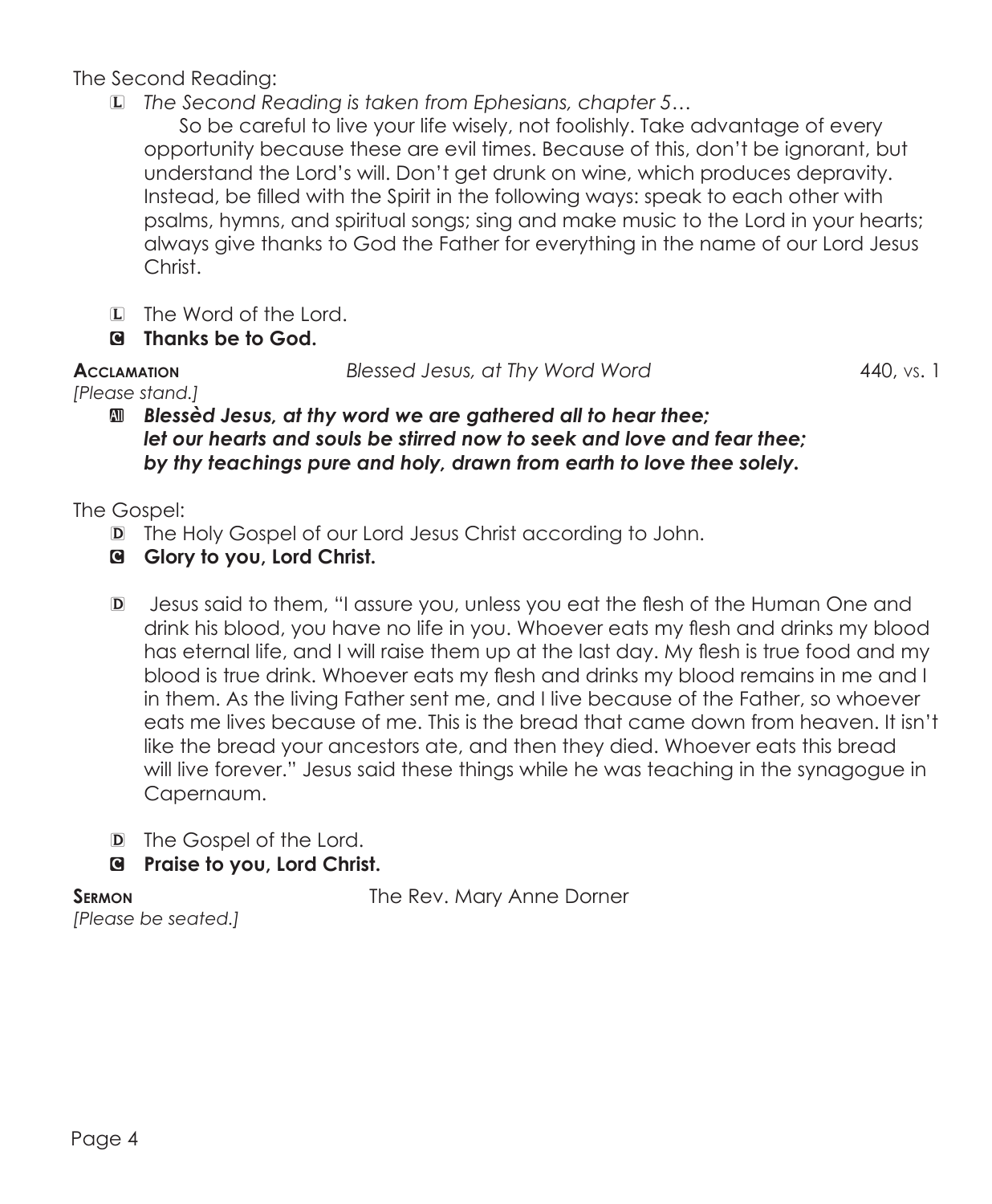a *I want to walk as a child of the light. I want to follow Jesus. God set the stars to give light to the world. The star of my life is Jesus.*

Refrain *In him there is no darkness at all. The night and the day are both alike. The Lamb is the light of the city of God. Shine in my heart, Lord Jesus.*

*I want to see the brightness of God. I want to look at Jesus. Clear sun of righteousness, shine on my path,* **and show me the way to the Father.** Refrain

*I'm looking for the coming of Christ. I want to be with Jesus. When we have run with patience the race,* **we shall know the joy of Jesus.** Refrain

**The Nicene Creed**

*[Please stand.]*

 $\text{W}$  **We believe in one God, the Father, the Almighty, maker of heaven and earth, of all that is, seen and unseen.**

 **We believe in one Lord, Jesus Christ, the only Son of God, eternally begotten of the Father, God from God, Light from Light, true God from true God, begotten, not made, of one Being with the Father. Through him all things were made. For us and for our salvation he came down from heaven: by the power of the Holy Spirit he became incarnate from the Virgin Mary, and was made man. For our sake he was crucified under Pontius Pilate; he suffered death and was buried. On the third day he rose again in accordance with the Scriptures; he ascended into heaven and is seated at the right hand of the Father. He will come again in glory to judge the living and the dead, and his kingdom will have no end.**

 **We believe in the Holy Spirit, the Lord, the giver of life, who proceeds from the Father and the Son. With the Father and the Son he is worshiped and glorified. He has spoken through the Prophets. We believe in one holy catholic and apostolic Church. We acknowledge one baptism for the forgiveness of sins. We look for the resurrection of the dead, and the life of the world to come. Amen.**

## **Prayers of the People**

*[Please stand, kneel, or sit, as you choose.]*

- D Let us pray to God, who is made known in Jesus Christ:
- L Father of all, let all the world be saved through your Son. Let our president, and all rulers and authorities, seek and see your kingdom so that peace may reign in our time.
- C **As your Son taught us, we pray for our enemies.**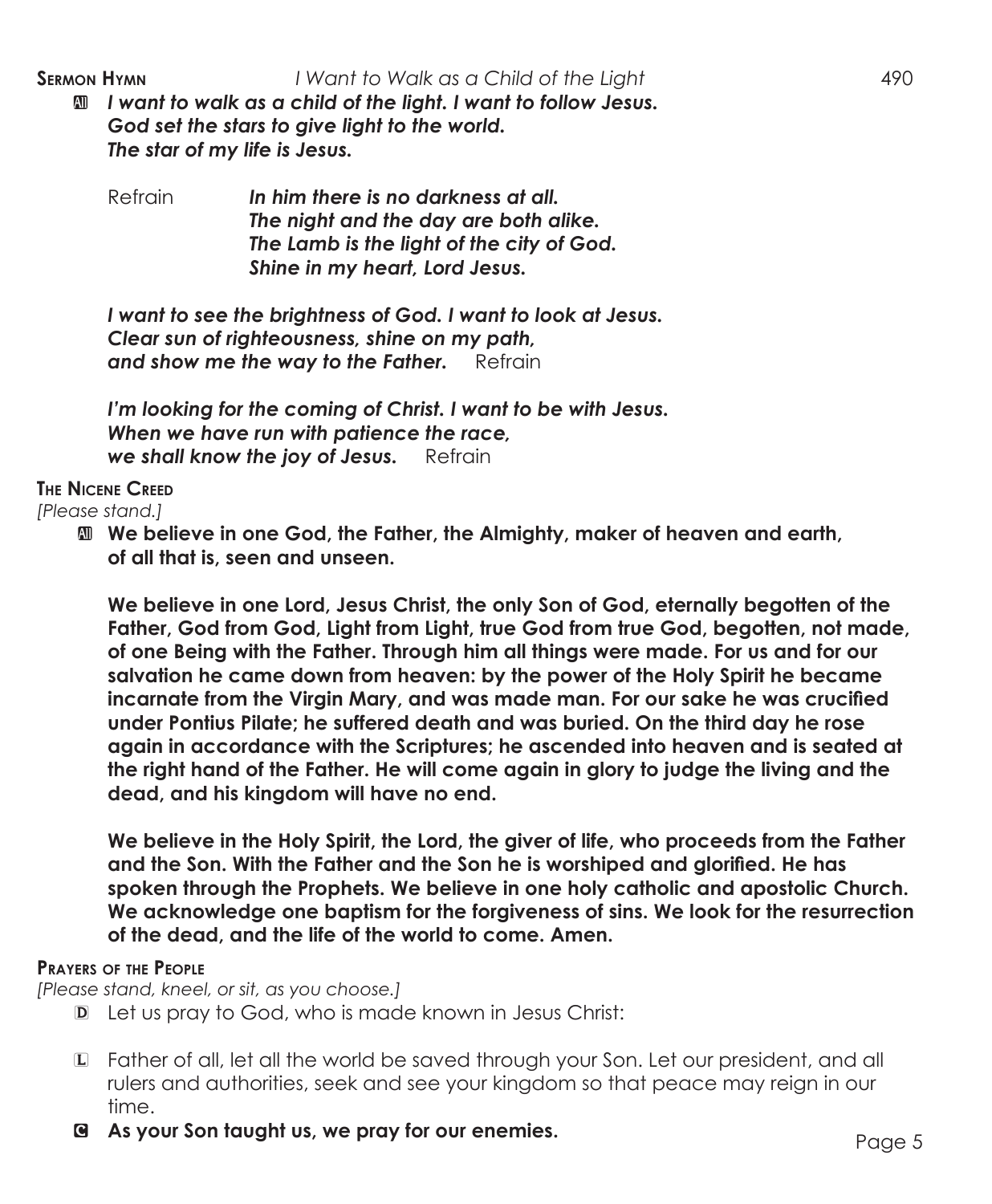- L God of the Prophets, we thank you for calling all people to be righteous, justifying us with the free gift of your grace. Let this parish be a place where your testimony is received, where guests find a welcome, and where all are born anew of the Spirit.
- G Give strength to your church as together, trusting in you and supporting each other, **we proclaim your kingdom with our lives.**
- L Restoring God, there are many who may feel lost or even condemned as they endure trouble and illness. We ask for your healing to lift up and comfort [*names in notebook*] and those we name now, aloud or in our hearts [*leave time …*], as well as all others who suffer.
- C **God of Light and Life, help us to be the answer to the prayers of those who cry out to you.**
- L Lord God, we give you thanks for the blessings we received from your hand each day, especially… [*read items from notebook*] and for the flowers given today to the glory of God by Carolina Cretella in memory of Wilma Schild. Let us rejoice in the knowledge that all good gifts around us come from your loving hand.
- C **We ask for one more thing, Holy God: give us grateful hearts.**
- L Lord of Eternal Life, we ask your mercy on all those who have died, especially … [*names in notebook*] and those on our hearts this morning that we bring to you, [*leave time*]. Let your grace and power give life to the dead and call into existence the things that do not exist.
- C **We ask also that your comfort and strength surround all who grieve, whether their loss is new and raw, or has been a painful reality for many years.**
- **In Holy Spirit, fill our hearts this day and every day so that we live our lives in ways that honor your image in us, our baptism in you, and our connection with each other. Amen.**

## **CONFESSION & ABSOLUTION**

- D Let us confess our sins against God and our neighbor. [*Silence is kept.*] Most merciful God,
- a **we confess that we have sinned against you in thought, word, and deed, by what we have done, and by what we have left undone. We have not loved you with our whole heart; we have not loved our neighbors as ourselves. We are truly sorry and we humbly repent. For the sake of your Son Jesus Christ, have mercy on us and forgive us; that we may delight in your will, and walk in your ways, to the glory of your Name. Amen.**
- P Almighty God have mercy on you, forgive you all your sins through our Lord Jesus Christ, strengthen you in all goodness, and by the power of the Holy Spirit keep you in eternal life.
- **M** Amen.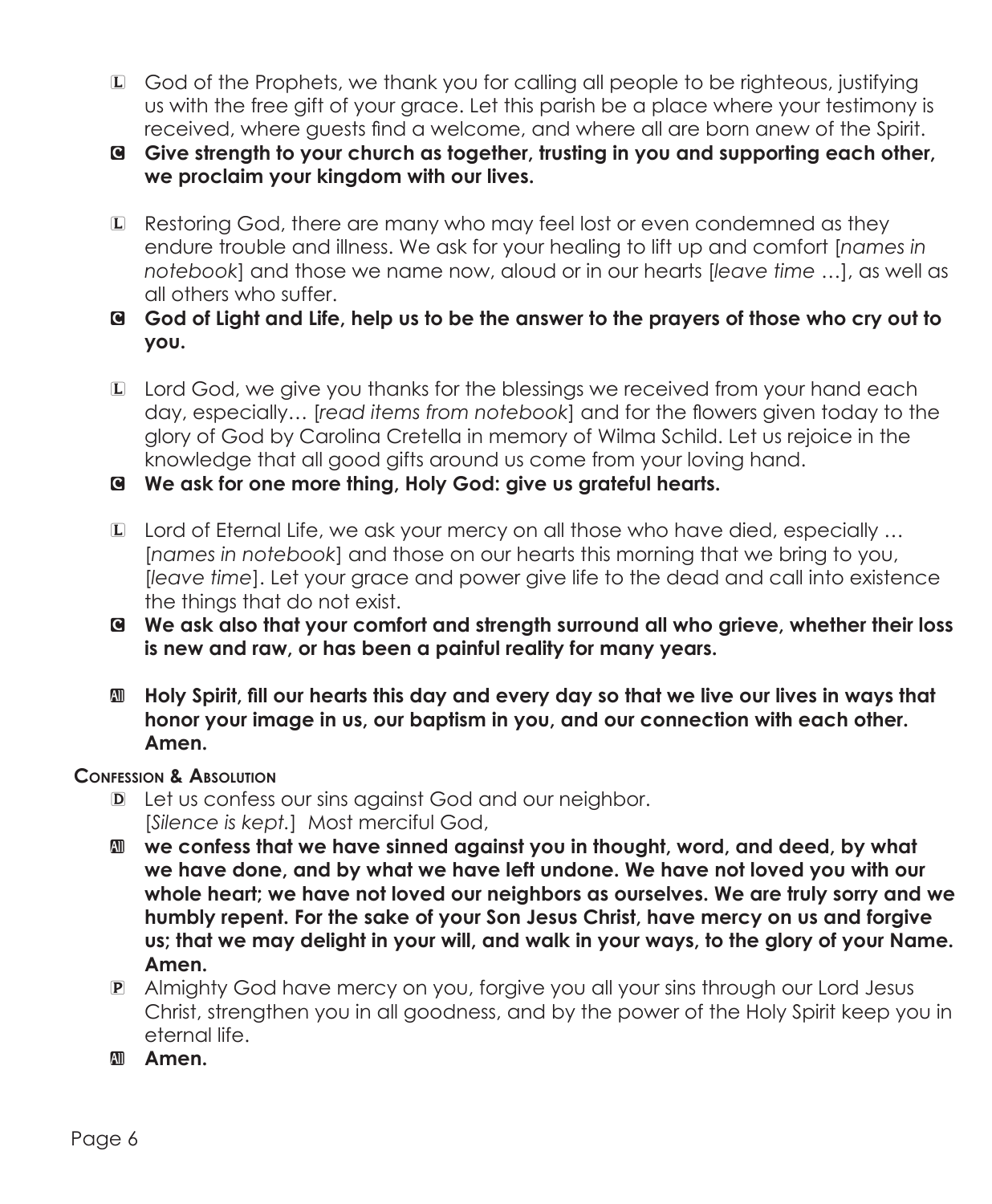## **Prayers and Blessings**

[Those celebrating birthdays, anniversaries or special occasions may receive an individual prayer.]

## **The Greeting of Peace**

*[Please stand.]*

- P The peace of the Lord be always with you.
- C **And also with you.** (*All may greet one another in the name of the Lord.*)

## **The Holy Communion**

## **Offertory Sentence**

D Through Christ let us continually offer to God the sacrifice of praise, that is, the fruit of lips that acknowledge his name. But do not neglect to do good and to share what you have, for such sacrifices are pleasing to God.

## **Offertory**

*[Please be seated.]*

## **Presentation**

*[Please stand when the plates are given to the Deacon.]*

D We gladly present the fruits of our lives to the God who creates us, redeems us and sustains us. May we have the grace to use them to heal God's world.

**Presentation Hymn** *For the Harvests of the Spirit*

*For the harvests of the Spirit, thanks be to God. For the good we all inherit, thanks be to God. For the wonders that astound us, for the truths that still confound us, most of all, that love has found us, thanks be to God.*

## **Eucharistic Prayer** [Prayer B]

- P The Lord be with you.
- C **And also with you**.
- P Lift up your hearts.
- C **We lift them to the Lord**.
- P Let us give thanks to the Lord our God.
- C **It is right to give him thanks and praise.**
- P It is right, and a good and joyful thing, always and everywhere to give thanks to you, Father Almighty, Creator of heaven and earth. For by water and the Holy Spirit you have made us a new people in Jesus Christ our Lord, to show forth your glory in all the world. Therefore we praise you, joining our voices with Angels and Archangels and with all the company of heaven, who for ever sing this hymn to proclaim the glory of your Name: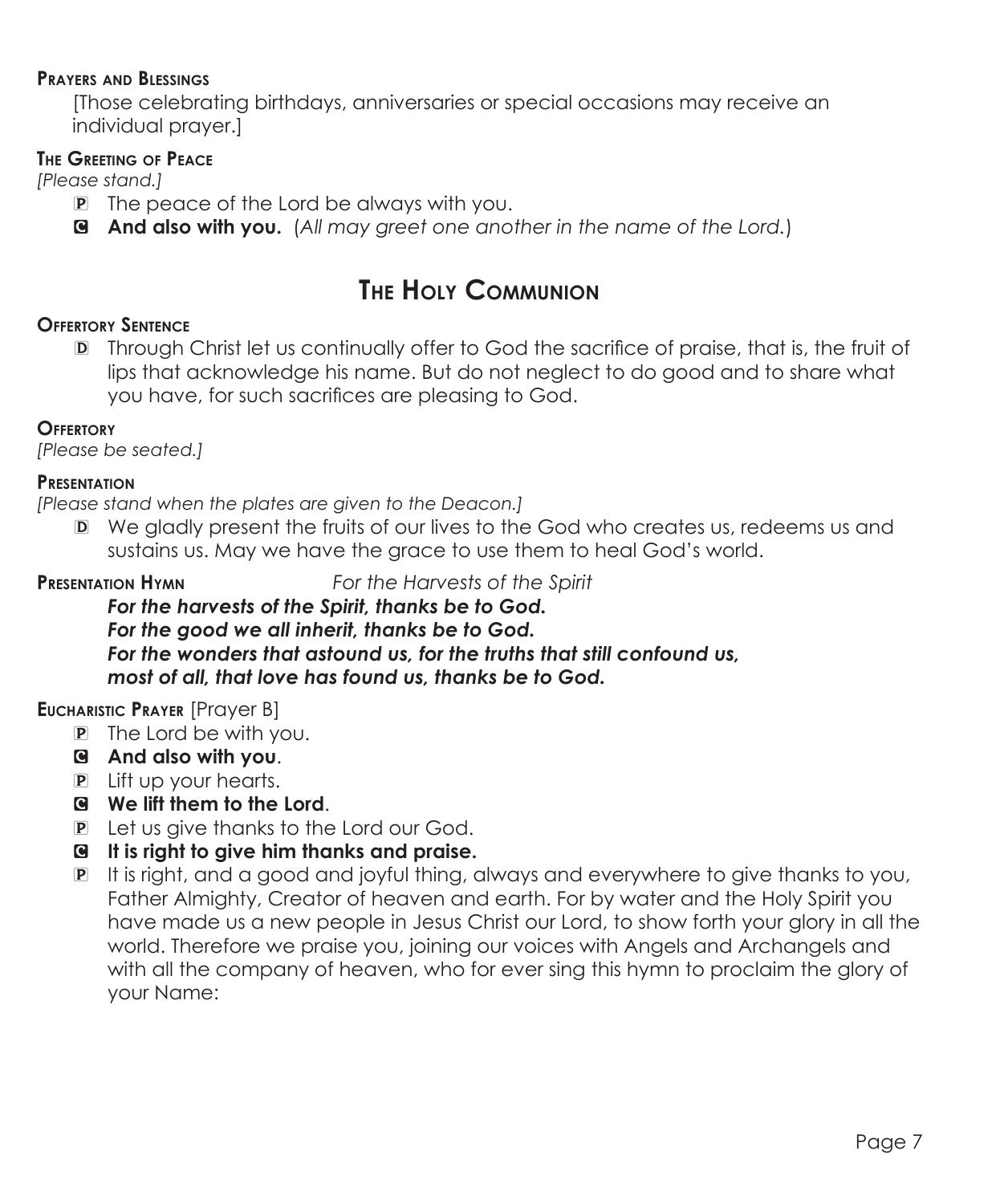*Holy, holy, holy Lord, God of power and might, heaven and earth are full of your glory. Hosanna in the highest. Blessed is he who comes in the name of the Lord. Hosanna in the highest. Hosanna in the highest.*

*[Please stand or kneel, as you choose.]*

P We give thanks to you, O God, for the goodness and love which you have made known to us in creation; in the calling of Israel to be your people; in your Word spoken through the prophets; and above all in the Word made flesh, Jesus, your Son. For in these last days you sent him to be incarnate from the Virgin Mary, to be the Savior and Redeemer of the world. In him, you have delivered us from evil, and made us worthy to stand before you. In him, you have brought us out of error into truth, out of sin into righteousness, out of death into life.

On the night before he died for us, our Lord Jesus Christ took bread; and when he had given thanks to you, he broke it, and gave it to his disciples, and said, "Take, eat: This is my Body, which is given for you. Do this for the remembrance of me."

 After supper he took the cup of wine; and when he had given thanks, he gave it to them, and said, "Drink this, all of you: This is my Blood of the new Covenant, which is shed for you and for many for the forgiveness of sins. Whenever you drink it, do this for the remembrance of me."

Therefore, according to his command, O Father,

- a **We remember his death, We proclaim his resurrection, We await his coming in glory;**
- P And we offer this sacrifice of praise and thanksgiving to you, O Lord of all; presenting to you, from your creation, this bread and this wine.
- C **We pray you, gracious God, to send your Holy Spirit upon these gifts that they may be the Sacrament of the Body of Christ and his Blood of the new Covenant. Unite us to your Son in his sacrifice, that we may be acceptable through him, being sanctified by the Holy Spirit. In the fullness of time, put all things in subjection under your Christ, and bring us to that heavenly country where, with all your saints, we may enter the everlasting heritage of your sons and daughters; through Jesus Christ our Lord, the firstborn of all creation, the head of the Church, and the author of our salvation.**
- P By him, and with him, and in him, in the unity of the Holy Spirit all honor and glory is yours, Almighty Father, now and for ever.
- **AMEN.**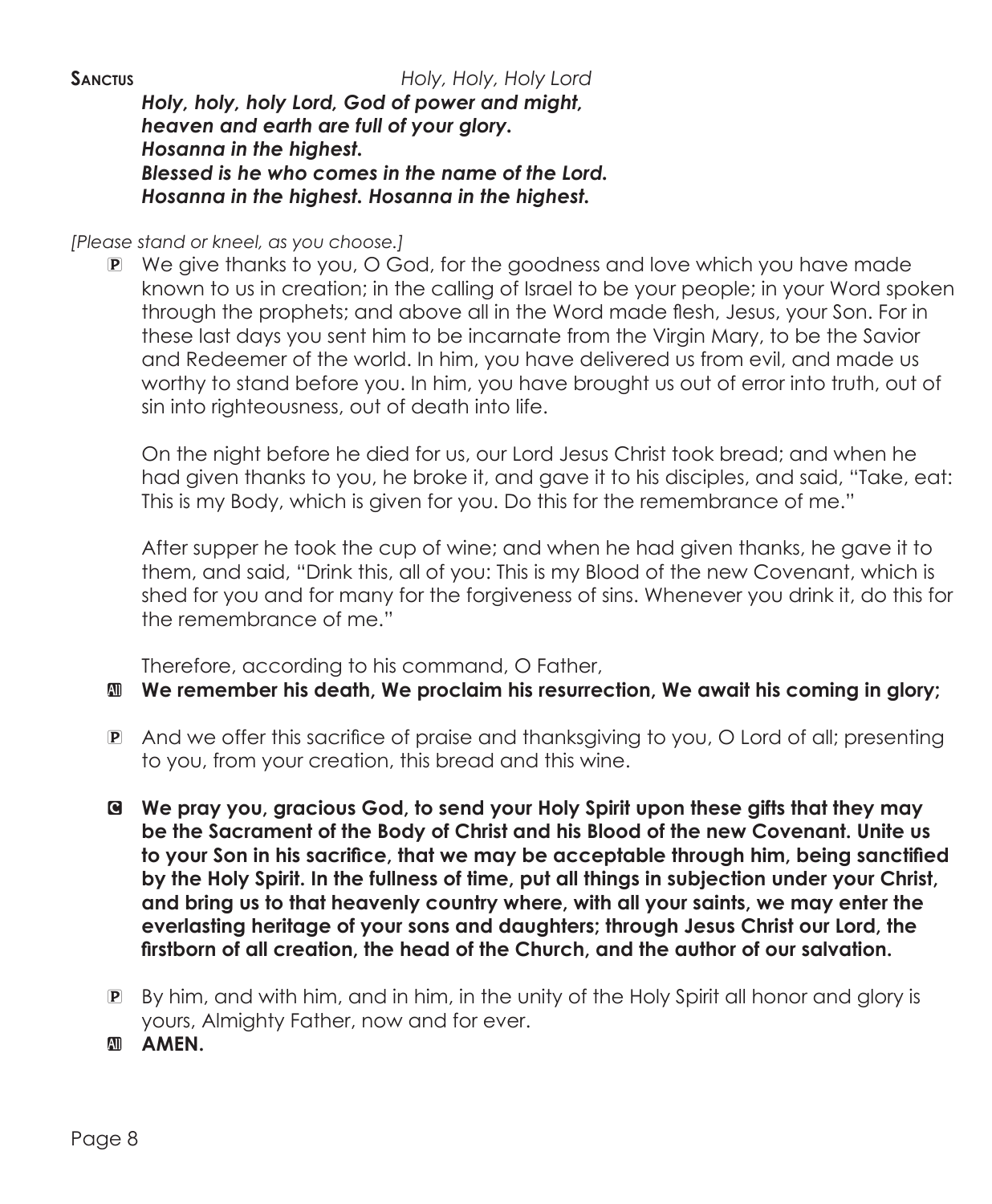P And now as our Savior Christ has taught us, we are bold to say,

**The Lord's Prayer**

a **Our Father, who art in heaven, hallowed be thy Name, thy kingdom come, thy will be done, on earth as it is in heaven. Give us this day our daily bread. And forgive us our trespasses, as we forgive those who trespass against us. And lead us not into temptation, but deliver us from evil. For thine is the kingdom, and the power, and the glory, for ever and ever. Amen.**

**The Breaking of the Bread**

- P The Bread of Heaven is broken for the life of the world.
- C **The Cup of Salvation is shared with all who seek God.**

**Fraction** *I Come with Joy*

a *I come with joy, a child of God, forgiven, loved, and free, the life of Jesus to recall in love laid down for me, in love laid down for me.*

*I come with Christians far and near to find, as all are fed, the new community of love in Christ's communion bread, in Christ's communion bread.*

*[You may be seated. All are welcome at the Lord's Table. Please follow the directions of the usher, who*  will let you know when it's your turn to go to the altar rail. You may stand or kneel. To receive, hold your *hands in front of you, one palm over the other. The priest will place a wafer there. You may either consume it immediately, and then sip from the cup of wine when it comes to you, or, you may wait and dip the wafer into the wine. When you are finished, please return to your seat by the side aisle.]*

P The Gifts of God for the People of God. Take them in remembrance that Christ died for you, and feed on him in your hearts by faith, with thanksgiving.

**Note:** *Our Prayer Team will be in the south narthex (at the back of the church) during Holy Communion to pray with you for healing, guidance, a loved one, or anything else on your heart.* 

**Chant** *Come, My Way, My Truth* 487, vs. 1

*[Please repeat this chant until the musician stops playing the tune.]*

C *Come, my Way, my Truth, my Life: such a way as gives us breath; such a truth as ends all strife; such a life as killeth death.*

## **Prayer After Communion**

*[Please stand or kneel, as you choose.]*

- P Let us pray…
- a **Eternal God, heavenly Father, you have graciously accepted us as living members of your Son our Savior Jesus Christ, and you have fed us with spiritual food in the Sacrament of his Body and Blood. Send us now into the world in peace, and grant us strength and courage to love and serve you with gladness and singleness of heart; through Christ our Lord. Amen.**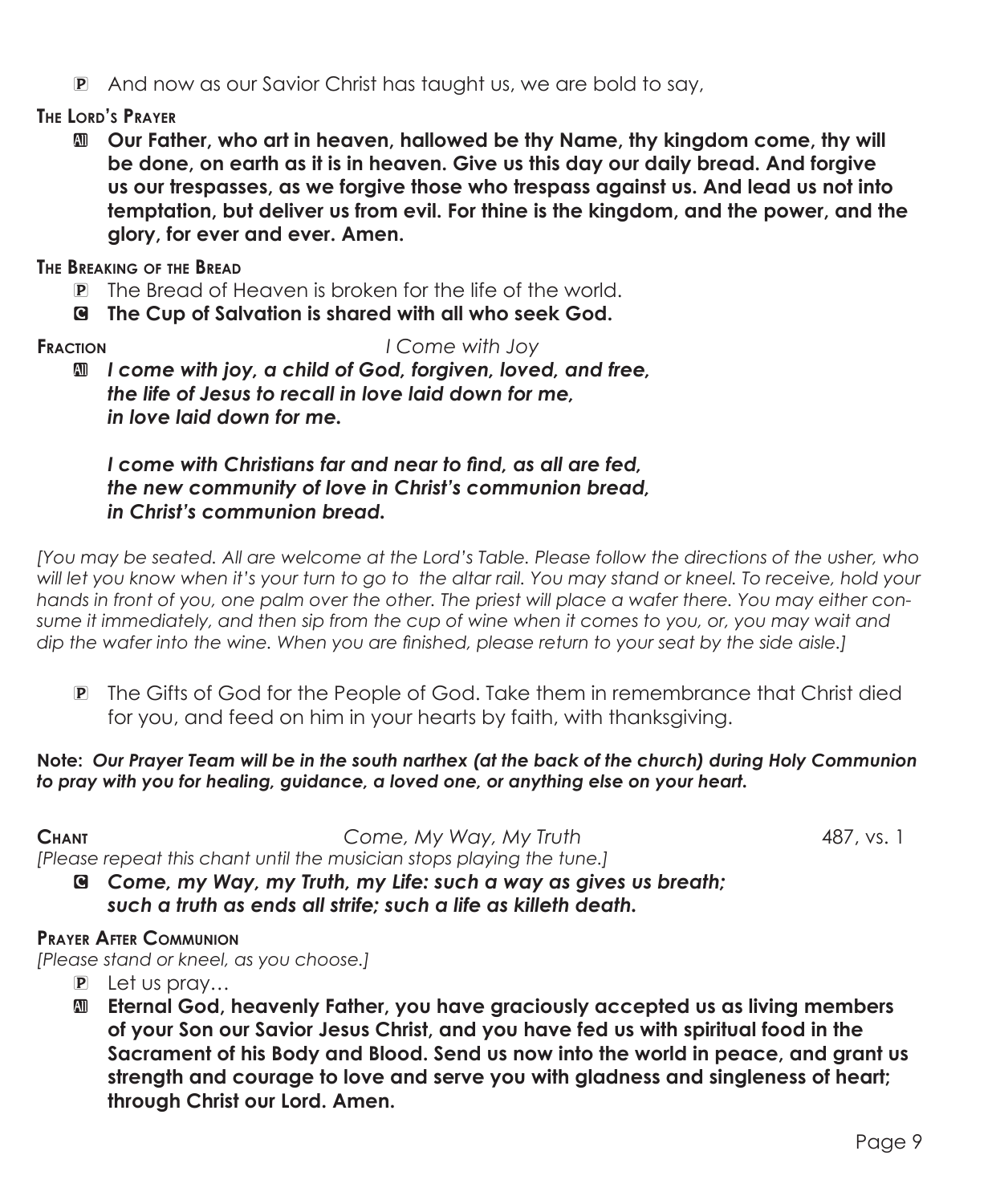## **The Blessing**

*[Please stand.]*

- P Christ who has nourished us with himself, the living bread, make you one in praise and love, and raise you up at the last day. The blessing of God almighty, Father, Son and Holy Spirit, be with you and remain with you for ever.
- C **Amen.**

**SENDING HYMN** *When in Our Music God Is Glorified* **420, vs. 1,2** 

## a *When in our music God is glorified, and adoration leaves no room for pride, it is as though the whole creation cried Alleluia!*

## *How often, making music, we have found a new dimension in the world of sound, as worship moved us to a more profound Alleluia!*

**The Dismissal**

- D Let us go forth in the name of Christ.
- C **Thanks be to God.**

## **POSTLUDE**

*Scripture taken from the Common English Bible®, CEB® Copyright © 2010, 2011 by Common English Bible.™ Used by permission. All rights reserved worldwide.*